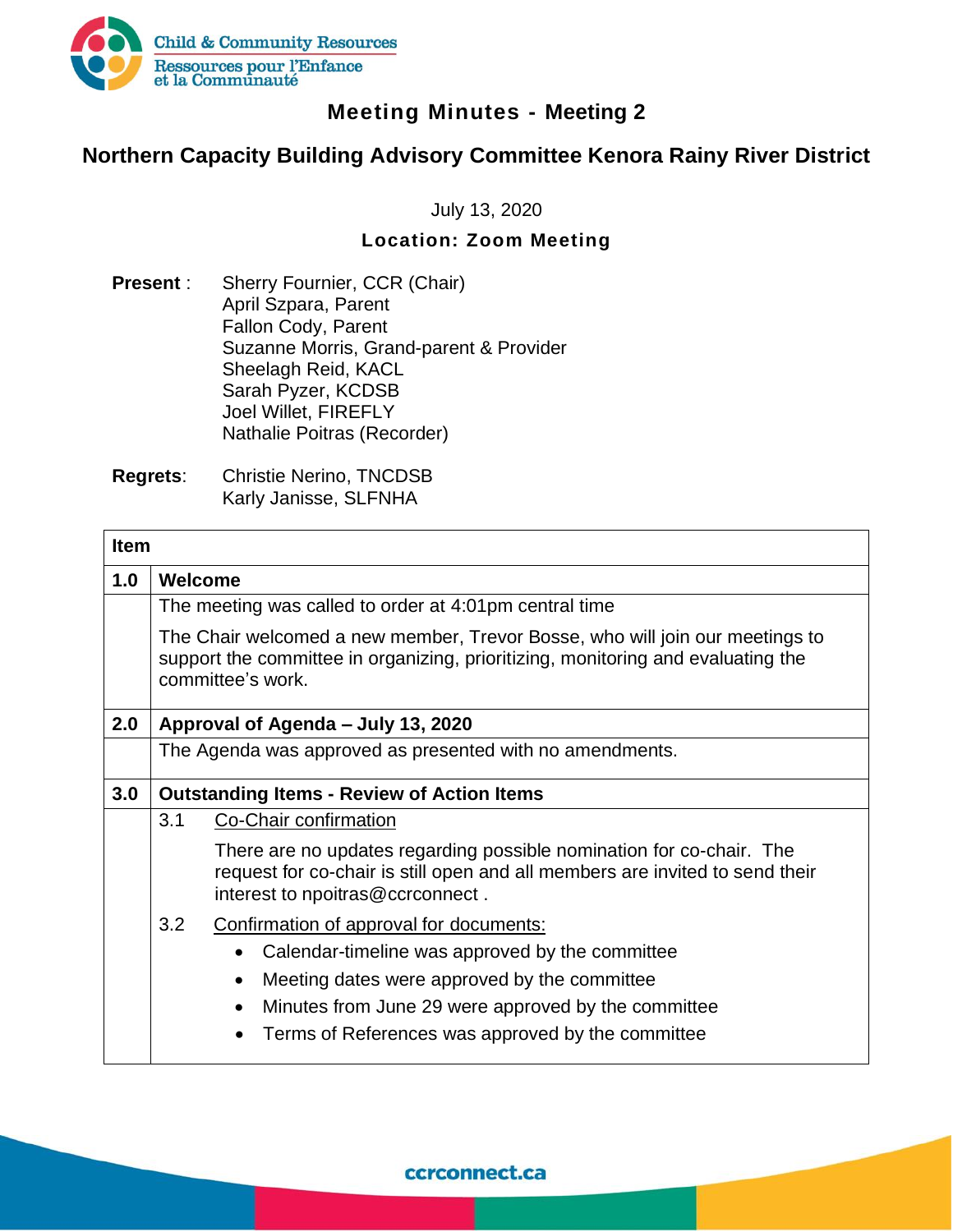| <b>Item</b>                                                                                                                                                                                                                                                                                                                                 |  |  |  |  |  |  |  |
|---------------------------------------------------------------------------------------------------------------------------------------------------------------------------------------------------------------------------------------------------------------------------------------------------------------------------------------------|--|--|--|--|--|--|--|
| 4.0<br><b>Tools to support Committee Work</b>                                                                                                                                                                                                                                                                                               |  |  |  |  |  |  |  |
| Trevor Bosse provided an overview of the following tools:                                                                                                                                                                                                                                                                                   |  |  |  |  |  |  |  |
| <b>Opportunity Prioritization Chart:</b>                                                                                                                                                                                                                                                                                                    |  |  |  |  |  |  |  |
| Used to aid in selection of goals by determining impact on target audience versus<br>resources involved to meet outcomes. This tool is used by Trevor and Sherry and<br>then will be brought back to the committee for review.                                                                                                              |  |  |  |  |  |  |  |
| <b>Goal Tracking:</b>                                                                                                                                                                                                                                                                                                                       |  |  |  |  |  |  |  |
| Used to track activities and tasks required to meet each goal. Also allows committee<br>to track who is responsible for each activity, timelines, costs and additional notes.<br>This will serve as the main document to facilitate discussion and track progress.                                                                          |  |  |  |  |  |  |  |
| Logic Model:                                                                                                                                                                                                                                                                                                                                |  |  |  |  |  |  |  |
| Provides a diagrammatic overview of the work the committee has set out to<br>accomplish. Will be updated once goals have been selected.                                                                                                                                                                                                     |  |  |  |  |  |  |  |
| <b>Evaluation Matrix:</b>                                                                                                                                                                                                                                                                                                                   |  |  |  |  |  |  |  |
| The evaluation matrix will be used to highlight the tools used to track progress, and<br>report on outcomes of committee work/goals.                                                                                                                                                                                                        |  |  |  |  |  |  |  |
| <b>Continue to brainstorm opportunities</b>                                                                                                                                                                                                                                                                                                 |  |  |  |  |  |  |  |
| Sherry explained that it is the Chair's and Trevor's responsibility to support the<br>committee in between meetings by capturing organizing all ideas and feedback<br>shared by the members and bring back to the committee at the following meetings.<br>At the moment, the committee's work is to gather as much information as possible. |  |  |  |  |  |  |  |
| The Chair confirmed with the members that ideas is best shared at the time of<br>meetings, however if some members prefer to email their ideas before a scheduled<br>meeting, they are welcome to do so by emailing <b>npoitras@ccrconnect.ca</b> .                                                                                         |  |  |  |  |  |  |  |
| Please view Appendix A - Goal Tracking Worksheet                                                                                                                                                                                                                                                                                            |  |  |  |  |  |  |  |
| <b>Next Meeting</b>                                                                                                                                                                                                                                                                                                                         |  |  |  |  |  |  |  |
| The next meeting is scheduled for August 17th.                                                                                                                                                                                                                                                                                              |  |  |  |  |  |  |  |
| Sherry reviewed the content of the next upcoming meetings. Meeting 3 would be<br>again prioritizing goals and ideas and meeting 4 would include the collaboration<br>between other district committees ideas.                                                                                                                               |  |  |  |  |  |  |  |
| <b>Adjournment</b>                                                                                                                                                                                                                                                                                                                          |  |  |  |  |  |  |  |
| The meeting was adjourned at 5:35pm CT                                                                                                                                                                                                                                                                                                      |  |  |  |  |  |  |  |
|                                                                                                                                                                                                                                                                                                                                             |  |  |  |  |  |  |  |

 $\overline{1}$ 

٦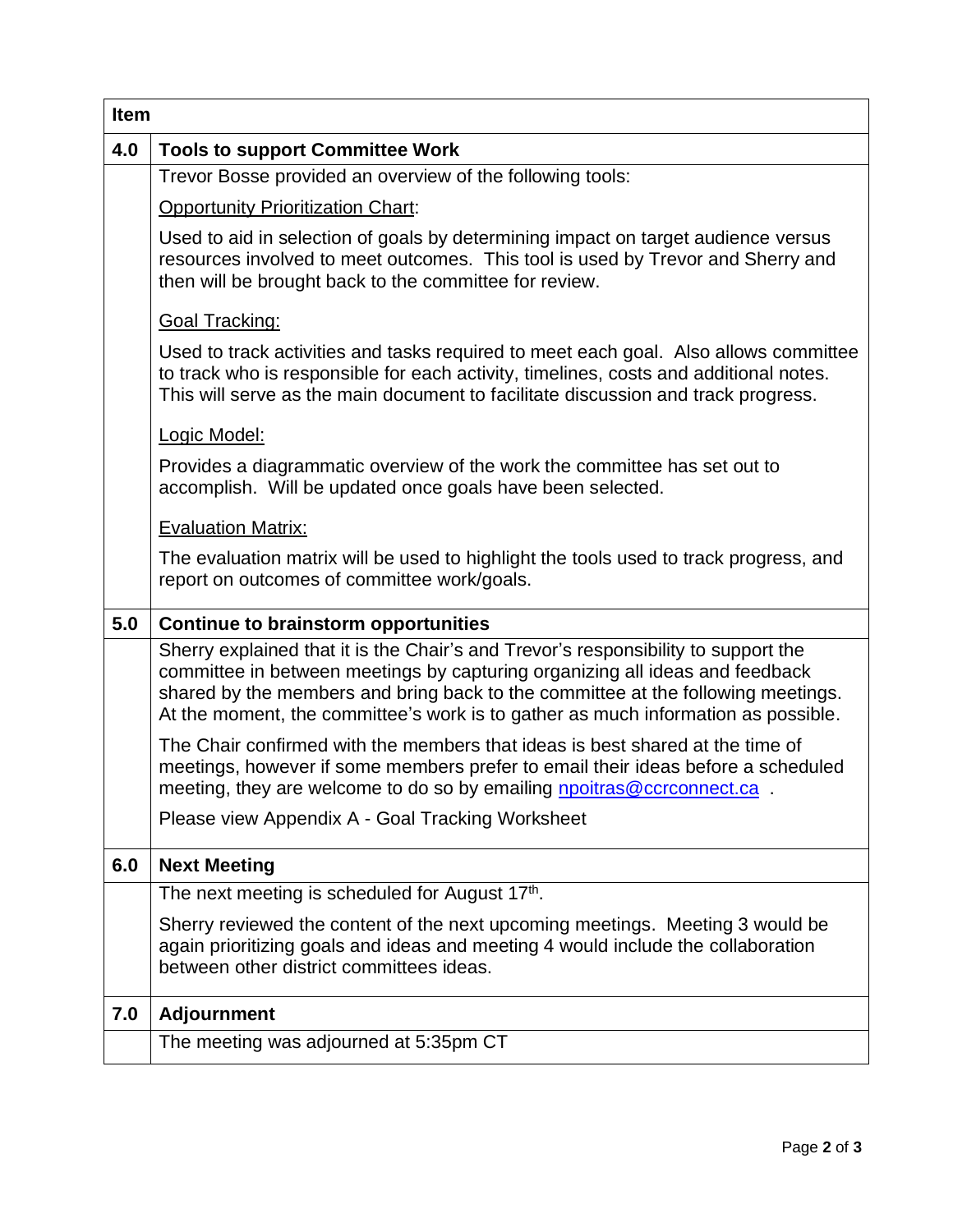| 8.0                                                        | <b>Committee Action Items</b><br>Members are asked to provide the following by August 7th at 4 p.m. central<br>time to npoitras@ccrconnect.ca : |  |  |  |  |  |  |  |
|------------------------------------------------------------|-------------------------------------------------------------------------------------------------------------------------------------------------|--|--|--|--|--|--|--|
|                                                            |                                                                                                                                                 |  |  |  |  |  |  |  |
|                                                            | Provide any additional ideas by the due date.<br>$\bullet$                                                                                      |  |  |  |  |  |  |  |
| Think about where each idea fit – prioritize.<br>$\bullet$ |                                                                                                                                                 |  |  |  |  |  |  |  |
|                                                            | Choose items we want to concentrate on.<br>$\bullet$                                                                                            |  |  |  |  |  |  |  |
|                                                            | Feedback, amendments for minutes.<br>$\bullet$                                                                                                  |  |  |  |  |  |  |  |